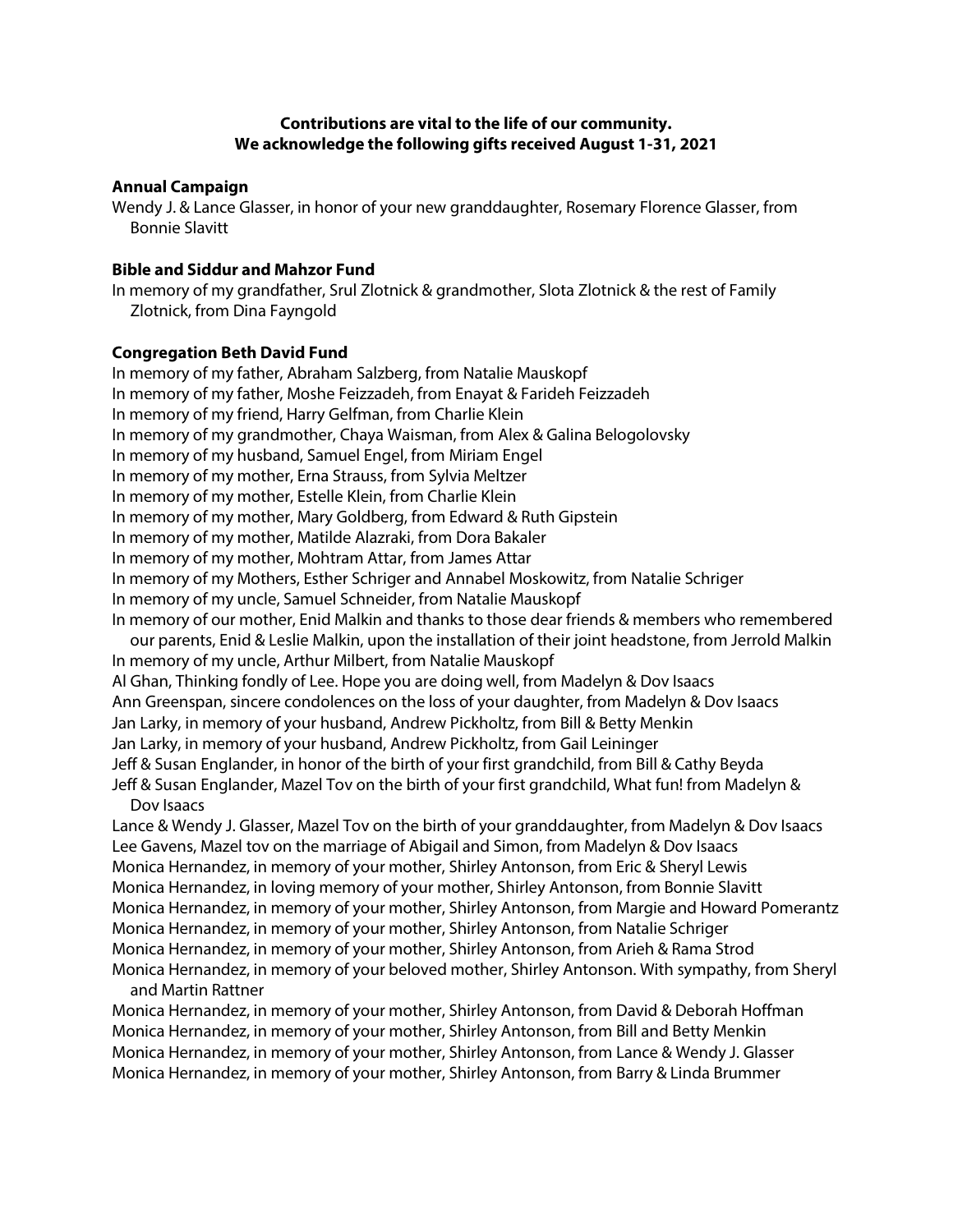Monica Hernandez, in memory of your mother, Shirley Antonson, from Dr. Harry & Dr. Joanne Cornbleet

Monica Hernandez, in memory of your mother, Shirley Antonson, from Vivian Herman Monica Hernandez, in memory of your mother, Shirley Antonson, from Leonard & Jane Jacobson Monica Hernandez, in memory of your mother, Shirley Antonson, from Bob Bankirer Monica Hernandez, in memory of your mother, Shirley Antonson, from Madelyn & Dov Isaacs Monica Hernandez, in memory of your mother, Shirley Antonson, from Bill & Cathy Beyda Monica Hernandez, in memory of your mother, Shirley Antonson, from CBD Women Monica Hernandez, in memory of your mother, Shirley Antonson, from Karen Fihn Monica Hernandez, in memory of your mother, Shirley Antonson, from Steven & Pamela Levin Monica Hernandez, in memory of your mother, Shirley Antonson, from Noah & Ruth Bareket Monica Hernandez, in memory of your mother, Shirley Antonson, from Seema Cicerone Monica Hernandez, in memory of your mother, Shirley Antonson, from Lee Gavens Seema Cicerone, thank you for your friendship and for always opening your home so graciously, from

Madelyn & Dov Isaacs

## **Kiddush Oneg Fund Congregation Beth David**

In memory of my father, Louis Kiss, from Ed Kiss Barbara Goldstein, in memory of your husband, Steve Goldstein, from Madelyn & Dov Isaacs

### **Mens Club**

Jan Larky, in memory of your husband, Andrew Pickholtz, a staunch defender of the First Amendment right for free exercise of religion, from Steven & Pamela Levin

### **Musical Programs**

Congregation Beth David, from Madelyn & Dov Isaacs Congregation Beth David, from Jeffrey Englander & Susan Greenberg-Englander Congregation Beth David, from Helen Tieger

### **Rabbi Alpert Discretionary Fund**

In memory of Isac Robert Barocas, from Dr. Ike & Ronee Nassi In memory of my brother-in-law, Albert Scher, from Jerry Daniel In memory of my father, Julius Schweitzer, from Eleanor Kiss In memory of my father, Marvin Newmark, from Rudi Katz In memory of my mother, from Dr. Ike & Ronee Nassi In memory of my mother, Anna Lasarev, from Alex & Galina Belogolovsky In memory of my mother, Anne W. Levine, from Carol & Jeffrey Weiss Rabbi Jaymee Alpert, Thank you, from Dolph & Karen Rotfeld Rabbi Jaymee Alpert, Thank you for conducting services for Matthew, from Nurit Jacobs

### **Rabbi Pressman Discretionary Fund**

Rabbi Daniel Pressman, Thank you for the unveiling in memory of Enid Malkin, from Jerrold Malkin

### **Rabbi Roller Discretionary Fund**

In memory of my grandfather, Louis Kiss, from Lisa Kiss